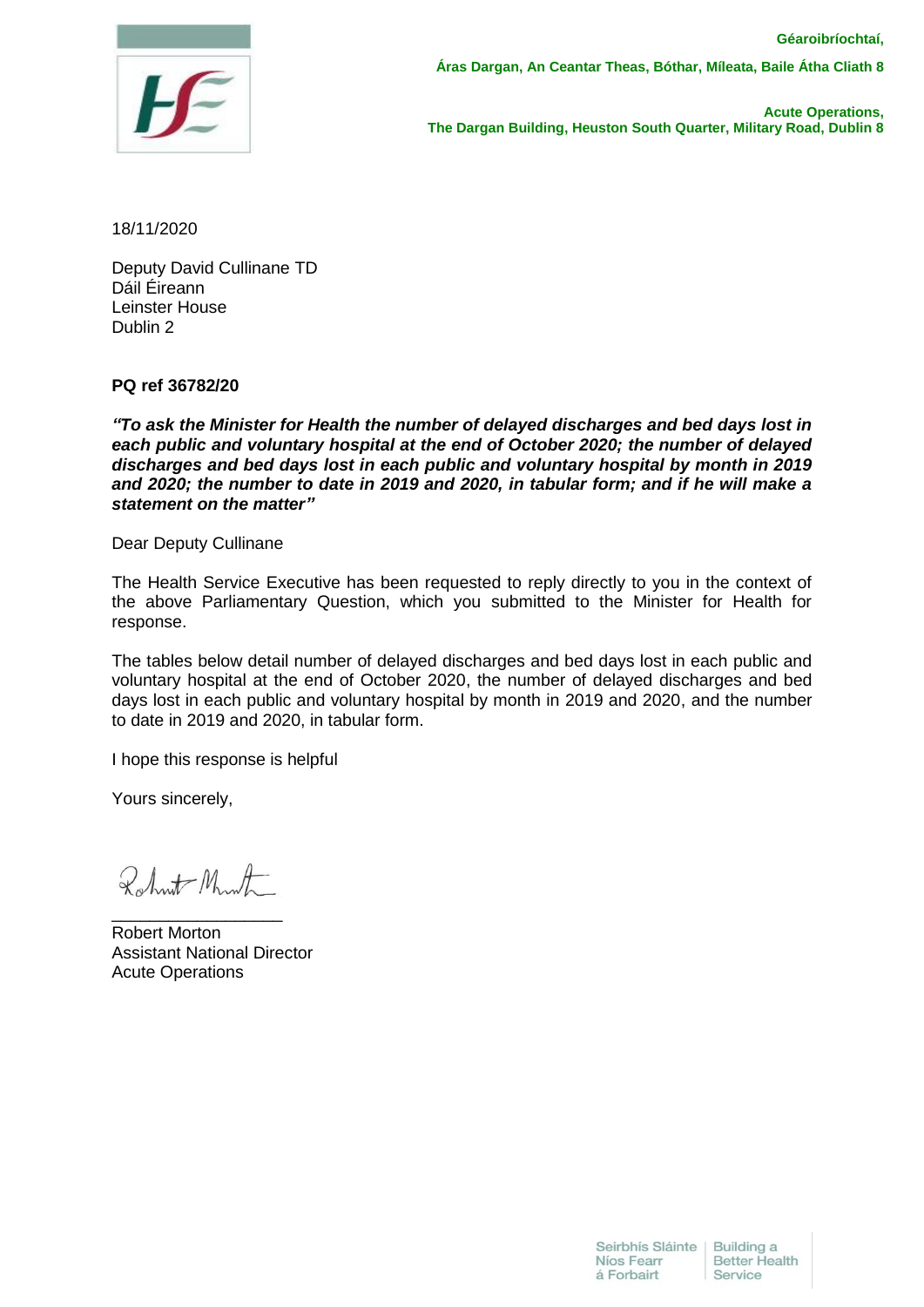

**Áras Dargan, An Ceantar Theas, Bóthar, Míleata, Baile Átha Cliath 8** 

 **Acute Operations, The Dargan Building, Heuston South Quarter, Military Road, Dublin 8**

## **Information Request Number: PQ36782/20**

**Date report created: 16/11/2020**

**Data Source: extract from monthly MDR report**

**Subject: Number of acute bed days lost through Delayed Transfer of Care in 2019 and Number of DTOC patients**

**in 2019**

| Number of acute bed days lost through Delayed Transfers of Care |            |                |            |        |            |              |            |                |            |                 |               |                |               |               |            |                |            |               |            |                |               |                |               |                |
|-----------------------------------------------------------------|------------|----------------|------------|--------|------------|--------------|------------|----------------|------------|-----------------|---------------|----------------|---------------|---------------|------------|----------------|------------|---------------|------------|----------------|---------------|----------------|---------------|----------------|
| <b>Reporting Level</b>                                          | $Jan-19$   | $Jan-19$       | Feb-19     | Feb-19 | Mar-19     | Mar-19       | Apr-19     | Apr-19         | Mav-19     | <b>Mav-19</b>   | <b>Jun-19</b> | <b>Jun-19</b>  | <b>Jul-19</b> | <b>Jul-19</b> | Aug-19     | Aug-19         | Sep-19     | <b>Sep-19</b> | Oct-19     | Oct-19         | <b>Nov-19</b> | <b>Nov-19</b>  | <b>Dec-19</b> |                |
|                                                                 | <b>BDL</b> | No.            | <b>BDL</b> | No.    | <b>BDL</b> | No.          | <b>BDL</b> | No.            | <b>BDL</b> | No.             | <b>BDL</b>    | No.            | <b>BDL</b>    | No.           | <b>BDL</b> | No.            | <b>BDL</b> | No.           | <b>BDL</b> | No.            | BDL           | No.            | <b>BDL</b>    | No.            |
| <b>National Total</b>                                           | 16466      | 562            | 16834      | 637    | 19048      | 626          | 18766      | 660            | 19486      | 591             | 18895         | 599            | 20873         | 711           | 22639      | 786            | 22181      | 724           | 21,972     | 680            | 20.868        | 682            | 20.516        | 545            |
| <b>Children's Health Ireland</b>                                | 131        |                | 94         | з      | 128        |              | 176        | 6              | 179        |                 | 176           |                | 216           |               | 268        | 10             | 238        | 10            | 198        |                | 207           |                | 284           |                |
| <b>Dublin Midlands Hospital Group</b>                           | 3,921      | 136            | 3.988      | 154    | 4.434      | 149          | 4,142      | 154            | 4.002      | 135             | 3,839         | 123            | 4,420         | 164           | 4.475      | 148            | 4,611      | 159           | 5,163      | 163            | 4680          | 170            | 4.747         | 133            |
| <b>MRH Portlaoise</b>                                           | 115        |                | 71         |        | 126        |              | 129        | -6             | 147        |                 | 169           | 5              | 369           | 14            | 173        | - 5            | 236        | 11            | 254        |                | 154           |                | 210           |                |
| <b>MRH</b> Tullamore                                            | 262        |                | 277        | 11     | 282        | $\alpha$     | 227        | 12             | 344        | 10              | 295           | 10             | 496           | 16            | 413        | 17             | 469        | 16            | 346        | 11             | 349           | 12             | 338           | 12             |
| Naas General Hospital                                           | 524        | 15             | 403        | 17     | 530        | 16           | 608        | 26             | 636        | 23              | 696           | 23             | 694           | 25            | 710        | 20             | 492        | 20            | 590        | 19             | 605           | 25             | 417           | 5              |
| St. James's Hospita                                             | 2.087      | 68             | 2.061      | 77     | 2.250      | 78           | 2.144      | 73             | 1.906      | 65              | 1.885         | 59             | 1.984         | 77            | 2.168      | 76             | 2.486      | 76            | 2.875      | 93             | 2.319         | 81             | 2.323         | 71             |
| St. Luke's Radiation Oncology Network                           |            |                |            |        | $\Omega$   |              | $\Omega$   | $\Omega$       | <b>C</b>   |                 |               | $\Omega$       |               |               |            | $\Omega$       |            | $\Omega$      |            |                |               |                |               | $\Omega$       |
| Tallaght University Hospital                                    | 933        | 43             | 1.176      | 47     | 1,246      | 39           | 1.034      | 37             | 969        | 31              | 794           | 26             | 877           | 32            | 1.011      | 30             | 928        | 36            | 1.098      | 33             | 1,253         | 49             | 1.459         | 42             |
| <b>Ireland East Hospital Group</b>                              | 4,148      | 149            | 4,274      | 161    | 4,903      | 167          | 4,603      | 169            | 4,888      | 149             | 4,708         | 164            | 4,767         | 181           | 5,875      | 201            | 5,769      | 207           | 5,886      | 187            | 5479          | 183            | 4,840         | 128            |
| Mater Misericordiae University Hospital                         | 1,185      | 51             | 1,232      | 47     | 1,397      | 49           | 1,249      | 50             | 1,358      | $\mathbf{A}$    | 1,417         | 52             | 1,469         |               | 1,486      | 53             | 1,422      | 41            | ,449       | $\Delta'$      | 1,375         | 54             | 1.144         | 27             |
| <b>MRH Mullingar</b>                                            | 27         |                | 30         |        | $\Omega$   |              | 18         |                | 12         |                 |               |                | 77            |               | 109        |                | 40         |               | 31         |                | 69            |                | 81            |                |
| National Orthopaedic Hospital Cappagh                           | 179        |                | 220        |        | 193        |              | 189        | 10             | 157        |                 | 222           |                | 260           |               | 254        |                | 280        | 12            | 370        | 17             | 401           | 14             | 441           | 12             |
| Our Lady's Hospital Navar                                       | 131        |                | 164        |        | 228        |              | 271        |                | 332        |                 | 399           | 13             | 284           |               | 441        | 17             | 412        | 16            | 229        |                | 200           |                | 208           |                |
| St. Columcille's Hospita                                        | 359        |                | 357        | 13     | 431        | 12           | 390        | 15             | 434        | 14              | 368           | 12             | 342           |               | 548        | 20             | 554        | 19            | 654        | 23             | 639           | 1 <sup>1</sup> | 607           | 19             |
| St. Luke's General Hospital Kilkenny                            | 498        | 16             | 435        | 17     | 443        | 16           | 456        | 14             | 414        | 12              | 304           | 10             | 346           | 15            | 529        | 18             | 530        | 22            | 579        | 21             | 454           | 17             | 465           | 11             |
| St. Michael's Hospital                                          | 230        |                | 306        | 16     | 342        | 15           | 356        | 10             | 342        | 12              | 259           | $\mathbf{a}$   | 338           | 11            | 449        | 16             | 434        | 15            | 404        | 10             | 498           | 17             | 394           | 12             |
| St. Vincent's University Hospita                                | 986        | 37             | 957        | 36     | 1.300      | 41           | 1.144      | 39             | 1.137      | 33              | 1.047         | 34             | 896           | 41            | 1.257      | 40             | 1.207      | 49            | 1.361      | 45             | 1.219         | 36             | 1.028         | 27             |
| Wexford General Hospita                                         | 553        | 19             | 573        | 16     | 569        | 22           | 530        | 23             | 702        | 25              | 688           | 29             | 755           | 27            | 802        | 23             | 890        | 32            | 809        | 23             | 624           | 17             | 472           | 11             |
| <b>RCSI Hospitals Group</b>                                     | 4,057      | 126            | 4.215      | 151    | 4,743      | 133          | 4,525      | 146            | 4,971      | 119             | 4,564         | 120            | 5,113         | 154           | 5,419      | 165            | 5,273      | 158           | 4,620      | 124            | 4313          | 119            | 4,952         | 127            |
| <b>Beaumont Hospital</b>                                        | 1,672      | 53             | 1.688      | 64     | 2.060      | 46           | 1.801      | 49             | 2.113      | 40              | 2.126         | 40             | 2.071         | 65            | 2.433      | 68             | 2.35'      | 64            | 1.918      | 53             | 1.695         | 37             | 2.170         | 55             |
| Cavan General Hospital                                          | 284        |                | 184        |        | 275        |              | 317        | 15             | 448        | 12              | 403           | 15             | 560           | 14            | 439        | 13             | 436        | 17            | 303        | 10             | 535           | 16             | 632           | 16             |
| Connolly Hospita                                                | 773        | 27             | 1038       | 36     | 907        | 38           | 907        | 37             | 911        | 23              | 576           | 19             | 854           | 28            | 914        | 36             | 1000       | 29            | 797        | 21             | 597           | 24             | 566           | 14             |
| Our Lady of Lourdes Hospital                                    | 1,328      | 39             | 1.305      | 42     | 1,501      | 41           | 1.500      | 45             | 1.499      | 44              | 1.459         | 46             | 1,628         | 47            | 1.633      | 48             | 1.486      | 48            | 1,602      | 40             | 1.486         | 42             | 1.584         | 42             |
| Saolta University Health Care Group                             | 1,479      | 50             | 1.406      | 58     | 1,502      | 53           | 1,955      | 77             | 2,093      | 63              | 1,916         | 59             | 2,069         | <b>72</b>     | 2.301      | 86             | 1,863      | 55            | 1,933      | 67             | 1743          | 51             | 1,540         | 52             |
| Galway University Hospitals                                     | 602        | 21             | 548        | 21     | 546        | 18           | 711        | 31             | 886        | 25              | 688           | 18             | 652           | 26            | 771        | 32             | 540        | 13            | 468        | 14             | 44%           | 17             | 558           | 27             |
| Letterkenny University Hospita                                  | 236        |                | 331        | 12     | 346        | 14           | 458        | 22             | 417        | 16 <sup>1</sup> | 444           | 15             | 423           | 19            | 619        | 18             | 487        | 18            | 589        | 25             | 512           | 13             | 396           | $\alpha$       |
| Mayo University Hospital                                        | 301        | 10             | 294        | 13     | 280        |              | 335        | $\overline{4}$ | 230        |                 | 302           | $\mathbf{q}$   | 449           |               | 411        | 20             | 293        | 8             | 352        | 11             | 242           |                | 236           |                |
| Portiuncula University Hospital                                 | 82         |                | 99         |        | 127        |              | 143        | $\overline{7}$ | 135        |                 | 164           | -5             | 208           | 10            | 190        | $\overline{7}$ | 208        | $\Delta$      | 172        |                | 211           |                | 69            | $\mathcal{P}$  |
| Roscommon University Hospital                                   | 56         |                | 32         |        | 27         |              | 35         | $\Delta$       | 56         |                 | 91            | -5             | 163           |               | 110        |                | 143        | $\mathbf{g}$  | 98         |                | 132           |                | 115           |                |
| Sligo University Hospital                                       | 202        |                | 102        |        | 176        | 11           | 273        | $\mathbf{q}$   | 369        | 12              | 227           | $\overline{7}$ | 174           |               | 200        |                | 192        | 6             | 254        |                | 203           |                | 166           |                |
| South/South West Hospital Group                                 | 2,327      | 82             | 2,410      | 95     | 2,920      | 98           | 2,859      | 97             | 2,949      | 98              | 3,094         | 105            | 3,171         | 97            | 3,185      | 125            | 3,286      | 102           | 3,192      | 96             | 3455          | 119            | 3,280         | 79             |
| <b>Bantry General Hospita</b>                                   | 180        |                | 162        |        | 154        |              | 164        |                | 197        |                 | 356           | 13             | 300           |               | 419        | 16             | 332        |               | 215        |                | 248           | 10             | 311           | 10             |
| Cork University Hospital                                        | 705        | $\mathcal{D}'$ | 772        | 25     | 1,007      | 34           | 1,115      | 42             | 1,116      | 29              | 1,096         | 38             | 1,107         | 29            | 830        | 30             | 771        | 29            | 968        | $\overline{2}$ | 1,416         | 55             | 1,282         | 30             |
| Mallow General Hospital                                         | 26         |                |            |        |            |              |            |                |            |                 | 19            |                | 44            |               | 64         |                | 21         |               | 18         |                | 75            |                | 114           |                |
| Mercy University Hospital                                       | 497        |                | 622        | 20     | 499        | 16           | 380        | 11             | 331        | 12              | 381           | 12             | 437           |               | 383        | 11             | 463        | 16            | 421        |                | 372           | 1 <sup>′</sup> | 293           |                |
| South Infirmary Victoria University Hospital                    | 47         |                | 54         |        | 152        |              | 82         | $\mathfrak{p}$ | 75         |                 | 145           |                | 132           |               | 109        |                | 154        | F,            | 125        |                | 122           |                | 183           |                |
| South Tipperary General Hospital                                | 222        |                | 161        |        | 256        | 14           | 213        | $\epsilon$     | 258        | 12              | 268           |                | 292           | 10            | 401        | 16             | 331        | $\mathbf{R}$  | 459        |                | 279           |                | 287           |                |
| UH Kerry                                                        | 217        | 10             | 250        | 10     | 379        | $\mathbf{Q}$ | 421        | 12             | 391        | 12              | 377           | 17             | 430           | 16            | 515        | 19             | 495        | 16            | 326        |                | 348           |                | 325           |                |
| UH Waterford                                                    | 433        | 17             | 389        | 21     | 473        | 14           | 484        | 19             | 581        | 19              | 452           | 13             | 429           | 14            | 464        | 27             | 719        | 21            | 660        | 21             | 595           | 16             | 485           | 11             |
| <b>UL Hospitals Group</b>                                       | 403        | 14             | 447        | 15     | 418        | 21           | 506        | 11             | 404        | 20              | 598           | 22             | 1117          | 36            | 1116       | 51             | 1141       | 33            | 980        | 37             | 991           | 33             | 873           | 18             |
| <b>Ennis Hospital</b>                                           | $\Omega$   |                | 27         |        | 22         |              |            | $\Omega$       |            |                 |               | $\Omega$       | 100           |               | 94         |                | 100        | $\Omega$      | 22         |                | 58            |                | 72            | $\Omega$       |
| Nenagh Hospital                                                 | 29         |                | 68         |        | 105        |              | 57         | $\mathcal{D}$  | 69         |                 | 124           |                | 127           |               | 281        | 16             | 341        | 11            | 329        |                | 217           |                | 218           |                |
| St. John's Hospital Limerick                                    | 35         |                | 18         |        | 28         |              | 67         | $\Omega$       | 14         |                 | 40            |                | 113           |               | 85         | $\overline{2}$ | 31         | $\Omega$      | 33         |                | 76            |                | 115           | $\overline{2}$ |
| UH Limerick                                                     | 339        | 11             | 334        |        | 263        | 16           | 379        | <b>Q</b>       | 313        | 16              | 432           | 17             | 777           | 24            | 656        | 30             | 669        | 22            | 596        | 22             | 640           | 22             | 468           | 11             |
| <b>Regional &amp; National Services</b>                         |            |                |            |        |            |              |            |                |            |                 |               |                |               |               |            |                |            |               |            |                |               |                |               |                |
| National Rehabilitation Hospita                                 |            |                |            |        |            |              |            |                |            |                 |               |                |               |               |            |                |            |               |            |                |               |                |               |                |
|                                                                 |            |                |            |        |            |              |            |                |            |                 |               |                |               |               |            |                |            |               |            |                |               |                |               |                |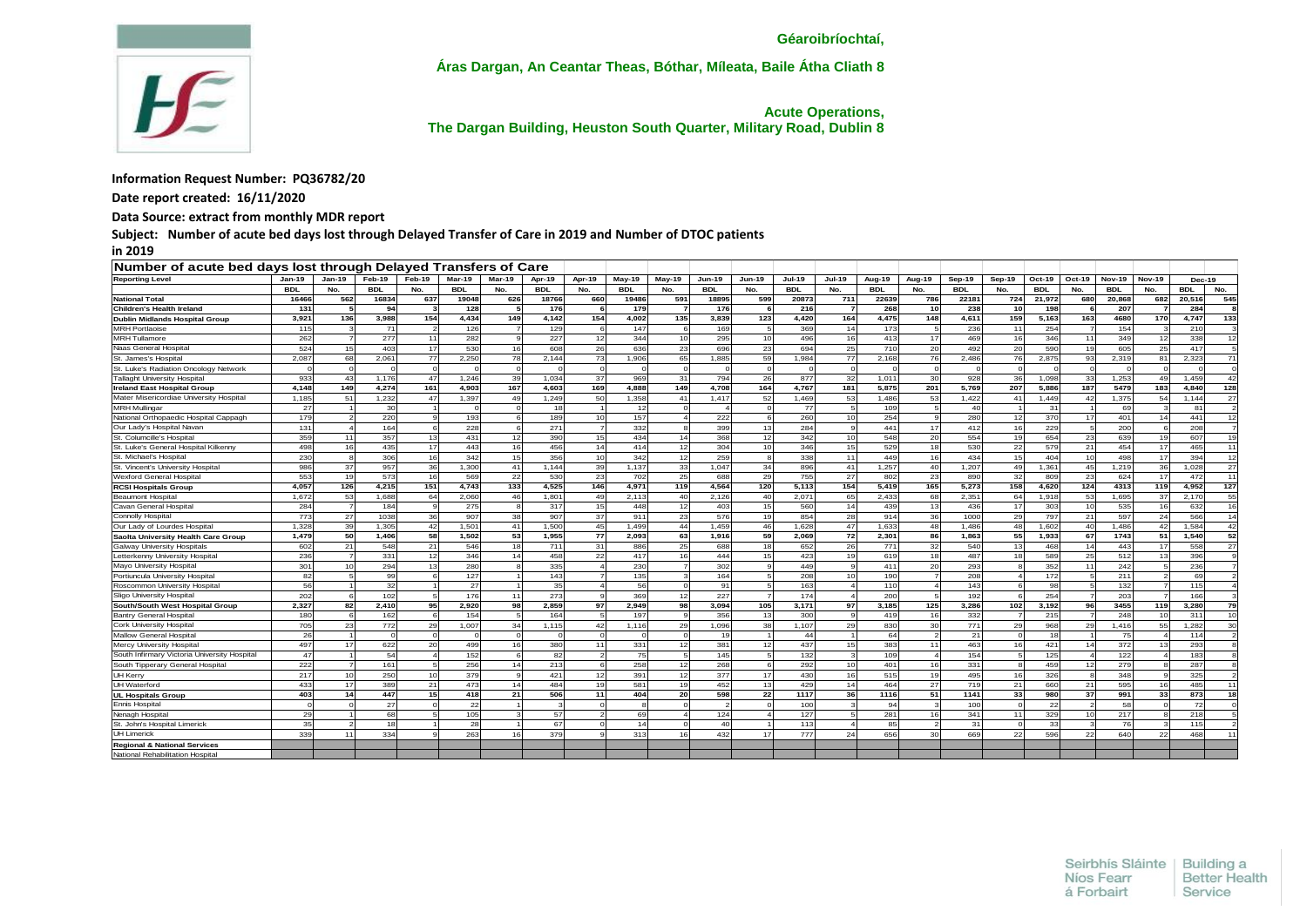

**Áras Dargan, An Ceantar Theas, Bóthar, Míleata, Baile Átha Cliath 8** 

 **Acute Operations, The Dargan Building, Heuston South Quarter, Military Road, Dublin 8**

**Information Request Number: PQ36782/20**

**Date report created: 16/11/2020**

**Data Source: extract from monthly MDR report**

**Subject: Number of acute bed days lost through Delayed Transfer of Care in Jan to Oct 2020 and Number of DTOC patients Jan to Oct 2020**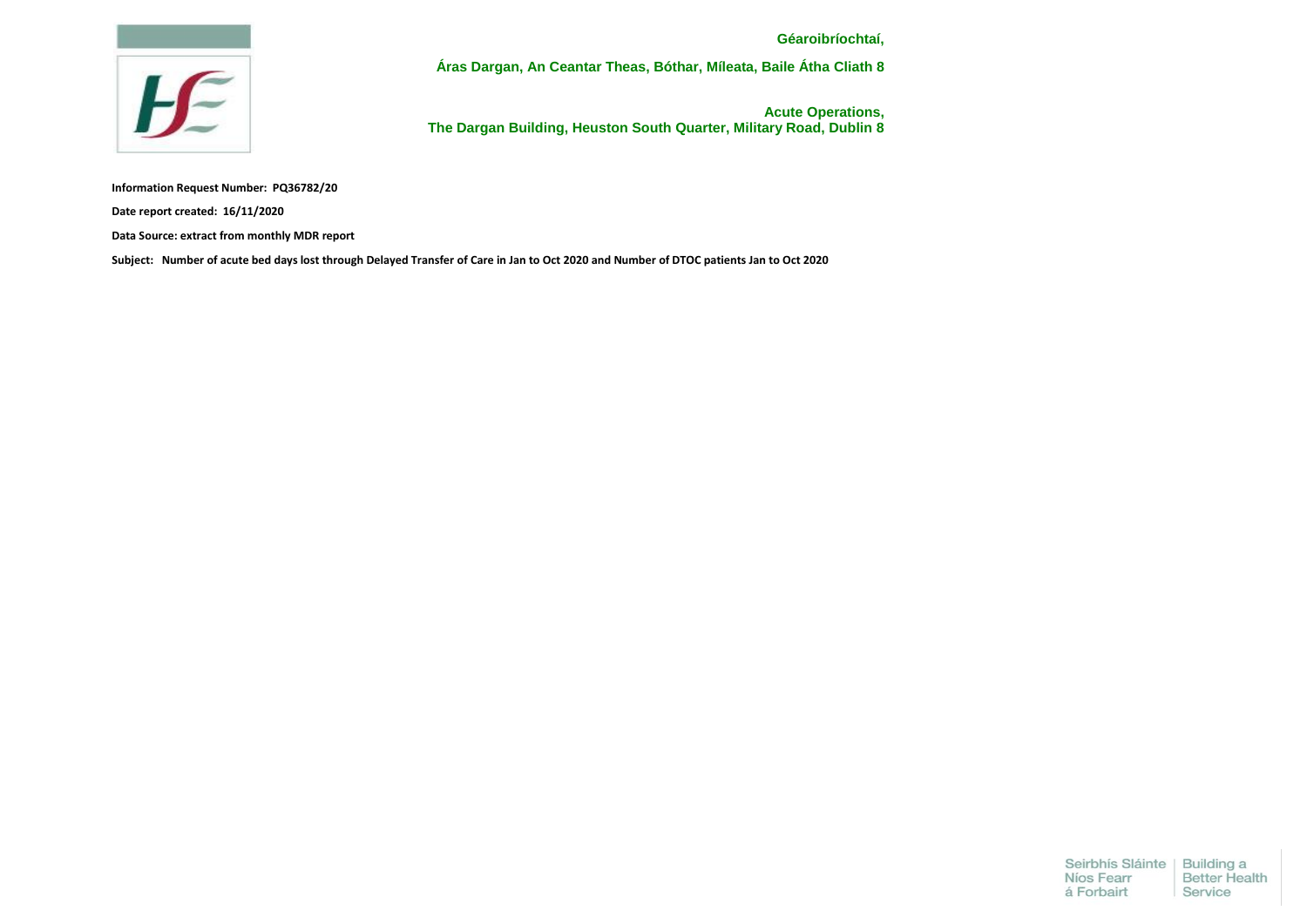

**Áras Dargan, An Ceantar Theas, Bóthar, Míleata, Baile Átha Cliath 8** 

## **Acute Operations, The Dargan Building, Heuston South Quarter, Military Road, Dublin 8**

| <b>BDL</b><br><b>BDL</b><br><b>BDL</b><br>No.<br><b>BDL</b><br><b>BDL</b><br>No.<br><b>BDL</b><br><b>BDL</b><br>No.<br><b>BDL</b><br>No.<br><b>BDL</b><br>No.<br><b>BDL</b><br>No.<br>No.<br>No.<br>No.<br>No.<br>12,716<br>18,880<br>638<br>18,526<br>655<br>13,498<br>238<br>8,048<br>298<br>12,051<br>420<br>13,695<br>422<br>404<br>13,835<br>14,538<br>417<br>14,109<br>417<br>207<br>202<br>169<br>105<br>133<br>5<br>120<br>106<br>93<br>93<br>116<br>3<br>4,153<br>145<br>4,603<br>166<br>3,923<br>79<br>2,342<br>90<br>3,465<br>124<br>3,866<br>137<br>4,306<br>4,474<br>133<br>3,900<br>125<br>3,788<br>146<br>33<br>97<br>116<br>177<br>159<br>201<br>12<br>150<br>151<br>11<br>$\overline{4}$<br>3<br>116<br>6<br>6<br>194<br>F<br>$\boldsymbol{A}$<br>373<br>13<br>449<br>14<br>298<br>181<br>317<br>10<br>262<br>266<br>249<br>8<br>448<br>12<br>457<br><b>MRH</b> Tullamore<br>-51<br>5<br>11<br>$\overline{9}$<br>288<br>412<br>20<br>331<br>15<br>379<br>эI<br>150<br>248<br>$\overline{9}$<br>636<br>25<br>633<br>15<br>345<br>423<br>9<br>5<br>8<br>67<br>84<br>46<br>70<br>71<br>72<br>2,058<br>74<br>2,344<br>1,833<br>1,442<br>55<br>1,841<br>1,968<br>2,023<br>2,162<br>1,899<br>68<br>1,638<br>$\Omega$<br>$\circ$<br>$\Omega$<br>$\Omega$<br>$\Omega$<br>ി<br>$\Omega$<br>$\Omega$<br>$\Omega$<br>$\Omega$<br>$\Omega$<br>$\Omega$<br>$\Omega$<br>$\Omega$<br>$\Omega$<br>$\Omega$<br>$\Omega$<br>$\Omega$<br>37<br>1.233<br>37<br>1,329<br>48<br>1,262<br>18<br>536<br>21<br>962<br>32<br>1.108<br>36<br>1.265<br>1.253<br>32 <sub>l</sub><br>1.049<br>31<br>1.076<br>92<br>4,354<br>140<br>4,069<br>141<br>2,990<br>50<br>1,302<br>51<br>2,112<br>85<br>2,574<br>103<br>3,052<br>96<br>3,530<br>3,228<br>85<br>3,383<br>25<br>22<br>35<br>36<br>999<br>34<br>896<br>34<br>588<br>3<br>189<br>12<br>599<br>759<br>1,037<br>1,264<br>1,095<br>28<br>1,188<br><b>MRH Mullingar</b><br>66<br>3<br>42<br>$\overline{1}$<br>40<br>11<br>48<br>13<br>31<br>38<br>52<br>16<br>$\mathbf{1}$<br>$\mathbf{1}$<br>44<br>$\mathcal{P}$<br>$\mathbf{1}$<br>$\mathbf{1}$<br>$\mathbf{1}$<br>92<br>87<br>236<br>139<br>53<br>38<br>105<br>105<br>52<br>7<br>196<br>9<br>3<br>$\overline{\mathbf{A}}$<br>$\overline{2}$<br>$\overline{4}$<br>3<br>$\mathbf{1}$<br>335<br>13<br>330<br>198<br>211<br>340<br>10 <sup>1</sup><br>273<br>277<br>262<br>169<br>154<br>Our Lady's Hospital Navan<br>11<br>$\overline{4}$<br>9<br>$\overline{7}$<br>$\mathbf{9}$<br>3<br>8<br>725<br>27<br>523<br>338<br>388<br>408<br>608<br>15<br>216<br>257<br>16<br>301<br>13<br>11<br>433<br>9<br>10<br>$\overline{ }$<br>$\mathbf{Q}$<br>398<br>241<br>7<br>223<br>70<br>59<br>277<br>235<br>St. Luke's General Hospital Kilkenny<br>11<br><sub>5</sub><br>$\Omega$<br>$\vert$ <sub>3</sub> $\vert$<br>189<br>191<br>5<br>6<br>286<br>8<br>8<br>10<br>12<br>343<br>521<br>19<br>453<br>11<br>345<br>126<br>316<br>11<br>254<br>230<br>6<br>84<br>131<br>6<br>$\boldsymbol{\Lambda}$<br>$\overline{4}$<br>782<br>777<br>27<br>703<br>256<br>22<br>764<br>26<br>9<br>11<br>295<br>$\mathbf{Q}$<br>435<br>19<br>586<br>19<br>692<br>20<br>800<br>409<br>12<br>409<br>14<br>231<br>-6<br>126<br>3<br>145<br>11<br>186<br>10<br>275<br>$\overline{ }$<br>281<br>$\overline{7}$<br>327<br>9<br>287<br>133<br>142<br>2,949<br>38<br>2,252<br>73<br>2,347<br>54<br>1,972<br>55<br>42<br>4,650<br>4,391<br>1,770<br>48<br>1,849<br>1,817<br>43<br>1,674<br>20<br>43<br>53<br>13<br>14<br>912<br>822<br>12<br>19<br>1,903<br>1.850<br>1,365<br>788<br>613<br>614<br>8l<br>567<br>11<br>381<br>13<br>597<br>14<br>367<br>11<br>175<br>$\overline{4}$<br>230<br>205<br>181<br>83<br>157<br>6<br>169<br>305<br>5<br>$\mathbf{3}$<br>$\overline{7}$<br>$\overline{4}$<br>12<br>580<br>475<br>15<br>$\overline{2}$<br>92<br>345<br>449<br>482<br>195<br>174<br>19<br>196<br>$\overline{4}$<br>11<br>$\overline{4}$<br>$\mathbf{3}$<br>116<br>6<br>63<br>19<br>660<br>28<br>895<br>28<br>794<br>26<br>907<br>22<br>1,570<br>57<br>1,699<br>1,213<br>25<br>790<br>883<br>24<br>872<br>33<br>26<br>1,980<br>78<br>2,005<br>85<br>1,094<br>20 <sub>l</sub><br>623<br>25<br>1,004<br>986<br>979<br>35<br>991<br>34<br>1,264<br>51<br>1,338<br>$\overline{\mathbf{3}}$<br>$\overline{\mathbf{3}}$<br>726<br>18<br>676<br>29<br>313<br>108<br>$\overline{4}$<br>125<br>138<br>88<br>134<br>$\overline{4}$<br>235<br>10<br>257<br>6<br>276<br>416<br>26<br>392<br>16<br>233<br>$\circ$<br>94<br>3<br>182<br>6<br>282<br>243<br>10<br>304<br>16<br>355<br>5<br>9<br>333<br>340<br>12<br>236<br>15<br>204<br>390<br>14<br>281<br>296<br>13<br>247<br>381<br>12<br>462<br>16<br>8<br>$\mathbf{Q}$<br>8<br>138<br>6<br>214<br>59<br>97<br>$\overline{2}$<br>91<br>122<br>96<br>103<br>9<br>101<br>$\Omega$<br>$\mathcal{P}$<br>115<br>5<br>$\overline{2}$<br>6<br>199<br>230<br>12<br>149<br>$\overline{2}$<br>81<br>79<br>97<br>88<br>$\overline{71}$<br>138<br>87<br>$\overline{2}$<br>$\mathcal{P}$<br>4<br>$\boldsymbol{A}$<br>168<br>153<br>$\overline{7}$<br>62<br>ol<br>77<br>131<br>97<br>142<br>148<br>110<br>74<br>Æ<br>$\mathcal{P}$<br>5<br>3<br>5<br>$\overline{\mathbf{A}}$<br>8<br>42<br>78<br>2,775<br>103<br>2,549<br>93<br>1,914<br>1,634<br>64<br>2,483<br>73<br>2,021<br>63<br>2,449<br>66<br>2,542<br>3,038<br>94<br>3,629<br>285<br>$\overline{7}$<br>234<br>-5 I<br>88<br>93<br>$\vert$ <sub>3</sub> $\vert$<br>127<br>195<br>$\overline{z}$<br>255<br>8<br>234<br>213<br>183<br>3<br>$\epsilon$<br>6<br>1,053<br>41<br>665<br>14<br>847<br>35<br>899<br>32<br>1,056<br>28<br>817<br>27<br>1,468<br>49<br>1,953<br>46<br>1,114<br>35<br>1,205<br>27<br>31<br>44<br>$\circ$<br>$\circ$<br>45<br>$\mathbf{2}$<br>37<br>$\circ$<br>46<br>$\circ$<br>$\vert$ 1<br>49<br>$\overline{2}$<br>73<br>$\mathbf{1}$<br>8<br>$\mathbf{1}$<br>244<br>15<br>10<br>115<br>31<br>169<br>10<br>354<br>10<br>413<br>12<br>332<br>$\overline{7}$<br>291<br>10<br>317<br>301<br>348<br>$\overline{7}$<br>108<br>6<br>117<br>$\overline{2}$<br>$\vert$ 2<br>35<br>98<br>143<br>$\overline{2}$<br>44<br>$\mathbf{1}$<br>104<br>63<br>$\overline{\mathbf{3}}$<br>118<br>115<br>$\mathbf{1}$<br>$\mathbf{3}$<br>3<br>92<br>256<br>250<br>265<br>7<br>277<br>$\mathbf{9}$<br>202<br>$6 \mid$<br>131<br>197<br>196<br>9l<br>211<br>5<br>$\vert$<br>$\mathbf{3}$<br>8<br>$\overline{4}$<br>246<br>11<br>154<br>$\mathbf{3}$<br>222<br>$5 \vert$<br>161<br>278<br>12<br>366<br>11<br>320<br>400<br>13<br>311<br>12<br>507<br>6<br>5<br>17<br>157<br>353<br>UH Waterford<br>438<br>15<br>365<br>314<br>$5 \vert$<br>206<br>6<br>231<br>$\mathcal{P}$<br>198<br>$\overline{7}$<br>10<br>317<br>240<br>$\overline{4}$<br>$\overline{a}$<br>25<br>25<br>547<br>397<br>273<br>633<br>553<br>19<br>343<br>1 <sup>1</sup><br>82<br>414<br>19<br>543<br>12<br>14<br>10<br>426<br>9<br>23<br>24<br>3<br>32<br>28<br>23<br>16<br>$\Omega$<br>ol<br>61<br>69<br>3<br>$\circ$<br>8<br>$\mathcal{P}$<br>$\Omega$<br>$\Omega$<br>89<br>102<br>135<br>92<br>66<br>12<br>129<br>108<br>91<br>128<br>-5 I<br>5<br>з<br>$\Omega$<br>$\mathcal{P}$<br>$\overline{z}$<br>156<br>90<br>32<br>268<br>256<br>108<br>88<br>164<br>12<br>195<br>6<br>83<br>F<br>$\Omega$<br>$\boldsymbol{\Delta}$<br>394<br>282<br>163<br>30<br>60<br>98<br>168<br>74<br>48<br>218<br>14<br>3<br>9<br>$\mathbf{1}$<br>$\boldsymbol{\Lambda}$<br>128<br>154<br>116<br>з١<br>175<br>$\overline{\phantom{a}}$<br>215<br>$\overline{\phantom{a}}$<br>274<br>297<br>233<br>8<br>199<br>167<br>6<br>3<br>$\bullet$<br>$\bullet$<br>6<br>128<br>154<br>116<br>175<br>215<br>274<br>297<br>233<br>199<br>167<br>3<br>8l | <b>Reporting Level</b>                       | $Jan-20$ |  | $Feb-20$ |  | Number of acute bed days lost through Delayed Transfers of Care<br>Mar-20 |  | Apr-20 |  | $May-20$ |  | Jun-20 | <b>Jul-20</b> |  | Aug-20 |  | Sep-20 |  | $Oct-20$ |                              |
|---------------------------------------------------------------------------------------------------------------------------------------------------------------------------------------------------------------------------------------------------------------------------------------------------------------------------------------------------------------------------------------------------------------------------------------------------------------------------------------------------------------------------------------------------------------------------------------------------------------------------------------------------------------------------------------------------------------------------------------------------------------------------------------------------------------------------------------------------------------------------------------------------------------------------------------------------------------------------------------------------------------------------------------------------------------------------------------------------------------------------------------------------------------------------------------------------------------------------------------------------------------------------------------------------------------------------------------------------------------------------------------------------------------------------------------------------------------------------------------------------------------------------------------------------------------------------------------------------------------------------------------------------------------------------------------------------------------------------------------------------------------------------------------------------------------------------------------------------------------------------------------------------------------------------------------------------------------------------------------------------------------------------------------------------------------------------------------------------------------------------------------------------------------------------------------------------------------------------------------------------------------------------------------------------------------------------------------------------------------------------------------------------------------------------------------------------------------------------------------------------------------------------------------------------------------------------------------------------------------------------------------------------------------------------------------------------------------------------------------------------------------------------------------------------------------------------------------------------------------------------------------------------------------------------------------------------------------------------------------------------------------------------------------------------------------------------------------------------------------------------------------------------------------------------------------------------------------------------------------------------------------------------------------------------------------------------------------------------------------------------------------------------------------------------------------------------------------------------------------------------------------------------------------------------------------------------------------------------------------------------------------------------------------------------------------------------------------------------------------------------------------------------------------------------------------------------------------------------------------------------------------------------------------------------------------------------------------------------------------------------------------------------------------------------------------------------------------------------------------------------------------------------------------------------------------------------------------------------------------------------------------------------------------------------------------------------------------------------------------------------------------------------------------------------------------------------------------------------------------------------------------------------------------------------------------------------------------------------------------------------------------------------------------------------------------------------------------------------------------------------------------------------------------------------------------------------------------------------------------------------------------------------------------------------------------------------------------------------------------------------------------------------------------------------------------------------------------------------------------------------------------------------------------------------------------------------------------------------------------------------------------------------------------------------------------------------------------------------------------------------------------------------------------------------------------------------------------------------------------------------------------------------------------------------------------------------------------------------------------------------------------------------------------------------------------------------------------------------------------------------------------------------------------------------------------------------------------------------------------------------------------------------------------------------------------------------------------------------------------------------------------------------------------------------------------------------------------------------------------------------------------------------------------------------------------------------------------------------------------------------------------------------------------------------------------------------------------------------------------------------------------------------------------------------------------------------------------------------------------------------------------------------------------------------------------------------------------------------------------------------------------------------------------------------------------------------------------------------------------------------------------------------------------------------------------------------------------------------------------------------------------------------------------------------------------------------------------------------------------------------------------------------------------------------------------------------------------------------------------------------------------------------------------------------------------------------------------------------------------------------------------------------------------------------------------------------------------------------------------------------------------------------------------------------------------------------------------------------------------------------------------------------------------------------------------------------------------------------------------------------------|----------------------------------------------|----------|--|----------|--|---------------------------------------------------------------------------|--|--------|--|----------|--|--------|---------------|--|--------|--|--------|--|----------|------------------------------|
|                                                                                                                                                                                                                                                                                                                                                                                                                                                                                                                                                                                                                                                                                                                                                                                                                                                                                                                                                                                                                                                                                                                                                                                                                                                                                                                                                                                                                                                                                                                                                                                                                                                                                                                                                                                                                                                                                                                                                                                                                                                                                                                                                                                                                                                                                                                                                                                                                                                                                                                                                                                                                                                                                                                                                                                                                                                                                                                                                                                                                                                                                                                                                                                                                                                                                                                                                                                                                                                                                                                                                                                                                                                                                                                                                                                                                                                                                                                                                                                                                                                                                                                                                                                                                                                                                                                                                                                                                                                                                                                                                                                                                                                                                                                                                                                                                                                                                                                                                                                                                                                                                                                                                                                                                                                                                                                                                                                                                                                                                                                                                                                                                                                                                                                                                                                                                                                                                                                                                                                                                                                                                                                                                                                                                                                                                                                                                                                                                                                                                                                                                                                                                                                                                                                                                                                                                                                                                                                                                                                                                                                                                                                                                                                                                                                                                                                                                                                                                                                                                                                                                                                                                                 |                                              |          |  |          |  |                                                                           |  |        |  |          |  |        |               |  |        |  |        |  |          |                              |
|                                                                                                                                                                                                                                                                                                                                                                                                                                                                                                                                                                                                                                                                                                                                                                                                                                                                                                                                                                                                                                                                                                                                                                                                                                                                                                                                                                                                                                                                                                                                                                                                                                                                                                                                                                                                                                                                                                                                                                                                                                                                                                                                                                                                                                                                                                                                                                                                                                                                                                                                                                                                                                                                                                                                                                                                                                                                                                                                                                                                                                                                                                                                                                                                                                                                                                                                                                                                                                                                                                                                                                                                                                                                                                                                                                                                                                                                                                                                                                                                                                                                                                                                                                                                                                                                                                                                                                                                                                                                                                                                                                                                                                                                                                                                                                                                                                                                                                                                                                                                                                                                                                                                                                                                                                                                                                                                                                                                                                                                                                                                                                                                                                                                                                                                                                                                                                                                                                                                                                                                                                                                                                                                                                                                                                                                                                                                                                                                                                                                                                                                                                                                                                                                                                                                                                                                                                                                                                                                                                                                                                                                                                                                                                                                                                                                                                                                                                                                                                                                                                                                                                                                                                 | <b>National Total</b>                        |          |  |          |  |                                                                           |  |        |  |          |  |        |               |  |        |  |        |  |          | 402                          |
|                                                                                                                                                                                                                                                                                                                                                                                                                                                                                                                                                                                                                                                                                                                                                                                                                                                                                                                                                                                                                                                                                                                                                                                                                                                                                                                                                                                                                                                                                                                                                                                                                                                                                                                                                                                                                                                                                                                                                                                                                                                                                                                                                                                                                                                                                                                                                                                                                                                                                                                                                                                                                                                                                                                                                                                                                                                                                                                                                                                                                                                                                                                                                                                                                                                                                                                                                                                                                                                                                                                                                                                                                                                                                                                                                                                                                                                                                                                                                                                                                                                                                                                                                                                                                                                                                                                                                                                                                                                                                                                                                                                                                                                                                                                                                                                                                                                                                                                                                                                                                                                                                                                                                                                                                                                                                                                                                                                                                                                                                                                                                                                                                                                                                                                                                                                                                                                                                                                                                                                                                                                                                                                                                                                                                                                                                                                                                                                                                                                                                                                                                                                                                                                                                                                                                                                                                                                                                                                                                                                                                                                                                                                                                                                                                                                                                                                                                                                                                                                                                                                                                                                                                                 | Children's Health Ireland                    |          |  |          |  |                                                                           |  |        |  |          |  |        |               |  |        |  |        |  |          | 5 <sup>1</sup>               |
|                                                                                                                                                                                                                                                                                                                                                                                                                                                                                                                                                                                                                                                                                                                                                                                                                                                                                                                                                                                                                                                                                                                                                                                                                                                                                                                                                                                                                                                                                                                                                                                                                                                                                                                                                                                                                                                                                                                                                                                                                                                                                                                                                                                                                                                                                                                                                                                                                                                                                                                                                                                                                                                                                                                                                                                                                                                                                                                                                                                                                                                                                                                                                                                                                                                                                                                                                                                                                                                                                                                                                                                                                                                                                                                                                                                                                                                                                                                                                                                                                                                                                                                                                                                                                                                                                                                                                                                                                                                                                                                                                                                                                                                                                                                                                                                                                                                                                                                                                                                                                                                                                                                                                                                                                                                                                                                                                                                                                                                                                                                                                                                                                                                                                                                                                                                                                                                                                                                                                                                                                                                                                                                                                                                                                                                                                                                                                                                                                                                                                                                                                                                                                                                                                                                                                                                                                                                                                                                                                                                                                                                                                                                                                                                                                                                                                                                                                                                                                                                                                                                                                                                                                                 | <b>Dublin Midlands Hospital Group</b>        |          |  |          |  |                                                                           |  |        |  |          |  |        |               |  |        |  |        |  |          | 113                          |
|                                                                                                                                                                                                                                                                                                                                                                                                                                                                                                                                                                                                                                                                                                                                                                                                                                                                                                                                                                                                                                                                                                                                                                                                                                                                                                                                                                                                                                                                                                                                                                                                                                                                                                                                                                                                                                                                                                                                                                                                                                                                                                                                                                                                                                                                                                                                                                                                                                                                                                                                                                                                                                                                                                                                                                                                                                                                                                                                                                                                                                                                                                                                                                                                                                                                                                                                                                                                                                                                                                                                                                                                                                                                                                                                                                                                                                                                                                                                                                                                                                                                                                                                                                                                                                                                                                                                                                                                                                                                                                                                                                                                                                                                                                                                                                                                                                                                                                                                                                                                                                                                                                                                                                                                                                                                                                                                                                                                                                                                                                                                                                                                                                                                                                                                                                                                                                                                                                                                                                                                                                                                                                                                                                                                                                                                                                                                                                                                                                                                                                                                                                                                                                                                                                                                                                                                                                                                                                                                                                                                                                                                                                                                                                                                                                                                                                                                                                                                                                                                                                                                                                                                                                 | <b>MRH Portlaoise</b>                        |          |  |          |  |                                                                           |  |        |  |          |  |        |               |  |        |  |        |  |          | $\overline{5}$               |
|                                                                                                                                                                                                                                                                                                                                                                                                                                                                                                                                                                                                                                                                                                                                                                                                                                                                                                                                                                                                                                                                                                                                                                                                                                                                                                                                                                                                                                                                                                                                                                                                                                                                                                                                                                                                                                                                                                                                                                                                                                                                                                                                                                                                                                                                                                                                                                                                                                                                                                                                                                                                                                                                                                                                                                                                                                                                                                                                                                                                                                                                                                                                                                                                                                                                                                                                                                                                                                                                                                                                                                                                                                                                                                                                                                                                                                                                                                                                                                                                                                                                                                                                                                                                                                                                                                                                                                                                                                                                                                                                                                                                                                                                                                                                                                                                                                                                                                                                                                                                                                                                                                                                                                                                                                                                                                                                                                                                                                                                                                                                                                                                                                                                                                                                                                                                                                                                                                                                                                                                                                                                                                                                                                                                                                                                                                                                                                                                                                                                                                                                                                                                                                                                                                                                                                                                                                                                                                                                                                                                                                                                                                                                                                                                                                                                                                                                                                                                                                                                                                                                                                                                                                 |                                              |          |  |          |  |                                                                           |  |        |  |          |  |        |               |  |        |  |        |  |          | 17                           |
|                                                                                                                                                                                                                                                                                                                                                                                                                                                                                                                                                                                                                                                                                                                                                                                                                                                                                                                                                                                                                                                                                                                                                                                                                                                                                                                                                                                                                                                                                                                                                                                                                                                                                                                                                                                                                                                                                                                                                                                                                                                                                                                                                                                                                                                                                                                                                                                                                                                                                                                                                                                                                                                                                                                                                                                                                                                                                                                                                                                                                                                                                                                                                                                                                                                                                                                                                                                                                                                                                                                                                                                                                                                                                                                                                                                                                                                                                                                                                                                                                                                                                                                                                                                                                                                                                                                                                                                                                                                                                                                                                                                                                                                                                                                                                                                                                                                                                                                                                                                                                                                                                                                                                                                                                                                                                                                                                                                                                                                                                                                                                                                                                                                                                                                                                                                                                                                                                                                                                                                                                                                                                                                                                                                                                                                                                                                                                                                                                                                                                                                                                                                                                                                                                                                                                                                                                                                                                                                                                                                                                                                                                                                                                                                                                                                                                                                                                                                                                                                                                                                                                                                                                                 | Naas General Hospital                        |          |  |          |  |                                                                           |  |        |  |          |  |        |               |  |        |  |        |  |          | $\vert$ 9                    |
|                                                                                                                                                                                                                                                                                                                                                                                                                                                                                                                                                                                                                                                                                                                                                                                                                                                                                                                                                                                                                                                                                                                                                                                                                                                                                                                                                                                                                                                                                                                                                                                                                                                                                                                                                                                                                                                                                                                                                                                                                                                                                                                                                                                                                                                                                                                                                                                                                                                                                                                                                                                                                                                                                                                                                                                                                                                                                                                                                                                                                                                                                                                                                                                                                                                                                                                                                                                                                                                                                                                                                                                                                                                                                                                                                                                                                                                                                                                                                                                                                                                                                                                                                                                                                                                                                                                                                                                                                                                                                                                                                                                                                                                                                                                                                                                                                                                                                                                                                                                                                                                                                                                                                                                                                                                                                                                                                                                                                                                                                                                                                                                                                                                                                                                                                                                                                                                                                                                                                                                                                                                                                                                                                                                                                                                                                                                                                                                                                                                                                                                                                                                                                                                                                                                                                                                                                                                                                                                                                                                                                                                                                                                                                                                                                                                                                                                                                                                                                                                                                                                                                                                                                                 | St. James's Hospita                          |          |  |          |  |                                                                           |  |        |  |          |  |        |               |  |        |  |        |  |          | 52                           |
|                                                                                                                                                                                                                                                                                                                                                                                                                                                                                                                                                                                                                                                                                                                                                                                                                                                                                                                                                                                                                                                                                                                                                                                                                                                                                                                                                                                                                                                                                                                                                                                                                                                                                                                                                                                                                                                                                                                                                                                                                                                                                                                                                                                                                                                                                                                                                                                                                                                                                                                                                                                                                                                                                                                                                                                                                                                                                                                                                                                                                                                                                                                                                                                                                                                                                                                                                                                                                                                                                                                                                                                                                                                                                                                                                                                                                                                                                                                                                                                                                                                                                                                                                                                                                                                                                                                                                                                                                                                                                                                                                                                                                                                                                                                                                                                                                                                                                                                                                                                                                                                                                                                                                                                                                                                                                                                                                                                                                                                                                                                                                                                                                                                                                                                                                                                                                                                                                                                                                                                                                                                                                                                                                                                                                                                                                                                                                                                                                                                                                                                                                                                                                                                                                                                                                                                                                                                                                                                                                                                                                                                                                                                                                                                                                                                                                                                                                                                                                                                                                                                                                                                                                                 | St. Luke's Radiation Oncology Network        |          |  |          |  |                                                                           |  |        |  |          |  |        |               |  |        |  |        |  |          | $\circ$                      |
|                                                                                                                                                                                                                                                                                                                                                                                                                                                                                                                                                                                                                                                                                                                                                                                                                                                                                                                                                                                                                                                                                                                                                                                                                                                                                                                                                                                                                                                                                                                                                                                                                                                                                                                                                                                                                                                                                                                                                                                                                                                                                                                                                                                                                                                                                                                                                                                                                                                                                                                                                                                                                                                                                                                                                                                                                                                                                                                                                                                                                                                                                                                                                                                                                                                                                                                                                                                                                                                                                                                                                                                                                                                                                                                                                                                                                                                                                                                                                                                                                                                                                                                                                                                                                                                                                                                                                                                                                                                                                                                                                                                                                                                                                                                                                                                                                                                                                                                                                                                                                                                                                                                                                                                                                                                                                                                                                                                                                                                                                                                                                                                                                                                                                                                                                                                                                                                                                                                                                                                                                                                                                                                                                                                                                                                                                                                                                                                                                                                                                                                                                                                                                                                                                                                                                                                                                                                                                                                                                                                                                                                                                                                                                                                                                                                                                                                                                                                                                                                                                                                                                                                                                                 | <b>Tallaght University Hospital</b>          |          |  |          |  |                                                                           |  |        |  |          |  |        |               |  |        |  |        |  |          | 30 <sup>1</sup>              |
|                                                                                                                                                                                                                                                                                                                                                                                                                                                                                                                                                                                                                                                                                                                                                                                                                                                                                                                                                                                                                                                                                                                                                                                                                                                                                                                                                                                                                                                                                                                                                                                                                                                                                                                                                                                                                                                                                                                                                                                                                                                                                                                                                                                                                                                                                                                                                                                                                                                                                                                                                                                                                                                                                                                                                                                                                                                                                                                                                                                                                                                                                                                                                                                                                                                                                                                                                                                                                                                                                                                                                                                                                                                                                                                                                                                                                                                                                                                                                                                                                                                                                                                                                                                                                                                                                                                                                                                                                                                                                                                                                                                                                                                                                                                                                                                                                                                                                                                                                                                                                                                                                                                                                                                                                                                                                                                                                                                                                                                                                                                                                                                                                                                                                                                                                                                                                                                                                                                                                                                                                                                                                                                                                                                                                                                                                                                                                                                                                                                                                                                                                                                                                                                                                                                                                                                                                                                                                                                                                                                                                                                                                                                                                                                                                                                                                                                                                                                                                                                                                                                                                                                                                                 | <b>Ireland East Hospital Group</b>           |          |  |          |  |                                                                           |  |        |  |          |  |        |               |  |        |  |        |  |          | 87                           |
|                                                                                                                                                                                                                                                                                                                                                                                                                                                                                                                                                                                                                                                                                                                                                                                                                                                                                                                                                                                                                                                                                                                                                                                                                                                                                                                                                                                                                                                                                                                                                                                                                                                                                                                                                                                                                                                                                                                                                                                                                                                                                                                                                                                                                                                                                                                                                                                                                                                                                                                                                                                                                                                                                                                                                                                                                                                                                                                                                                                                                                                                                                                                                                                                                                                                                                                                                                                                                                                                                                                                                                                                                                                                                                                                                                                                                                                                                                                                                                                                                                                                                                                                                                                                                                                                                                                                                                                                                                                                                                                                                                                                                                                                                                                                                                                                                                                                                                                                                                                                                                                                                                                                                                                                                                                                                                                                                                                                                                                                                                                                                                                                                                                                                                                                                                                                                                                                                                                                                                                                                                                                                                                                                                                                                                                                                                                                                                                                                                                                                                                                                                                                                                                                                                                                                                                                                                                                                                                                                                                                                                                                                                                                                                                                                                                                                                                                                                                                                                                                                                                                                                                                                                 | Mater Misericordiae University Hospital      |          |  |          |  |                                                                           |  |        |  |          |  |        |               |  |        |  |        |  |          | 29                           |
|                                                                                                                                                                                                                                                                                                                                                                                                                                                                                                                                                                                                                                                                                                                                                                                                                                                                                                                                                                                                                                                                                                                                                                                                                                                                                                                                                                                                                                                                                                                                                                                                                                                                                                                                                                                                                                                                                                                                                                                                                                                                                                                                                                                                                                                                                                                                                                                                                                                                                                                                                                                                                                                                                                                                                                                                                                                                                                                                                                                                                                                                                                                                                                                                                                                                                                                                                                                                                                                                                                                                                                                                                                                                                                                                                                                                                                                                                                                                                                                                                                                                                                                                                                                                                                                                                                                                                                                                                                                                                                                                                                                                                                                                                                                                                                                                                                                                                                                                                                                                                                                                                                                                                                                                                                                                                                                                                                                                                                                                                                                                                                                                                                                                                                                                                                                                                                                                                                                                                                                                                                                                                                                                                                                                                                                                                                                                                                                                                                                                                                                                                                                                                                                                                                                                                                                                                                                                                                                                                                                                                                                                                                                                                                                                                                                                                                                                                                                                                                                                                                                                                                                                                                 |                                              |          |  |          |  |                                                                           |  |        |  |          |  |        |               |  |        |  |        |  |          | $\mathbf{2}$                 |
|                                                                                                                                                                                                                                                                                                                                                                                                                                                                                                                                                                                                                                                                                                                                                                                                                                                                                                                                                                                                                                                                                                                                                                                                                                                                                                                                                                                                                                                                                                                                                                                                                                                                                                                                                                                                                                                                                                                                                                                                                                                                                                                                                                                                                                                                                                                                                                                                                                                                                                                                                                                                                                                                                                                                                                                                                                                                                                                                                                                                                                                                                                                                                                                                                                                                                                                                                                                                                                                                                                                                                                                                                                                                                                                                                                                                                                                                                                                                                                                                                                                                                                                                                                                                                                                                                                                                                                                                                                                                                                                                                                                                                                                                                                                                                                                                                                                                                                                                                                                                                                                                                                                                                                                                                                                                                                                                                                                                                                                                                                                                                                                                                                                                                                                                                                                                                                                                                                                                                                                                                                                                                                                                                                                                                                                                                                                                                                                                                                                                                                                                                                                                                                                                                                                                                                                                                                                                                                                                                                                                                                                                                                                                                                                                                                                                                                                                                                                                                                                                                                                                                                                                                                 | National Orthopaedic Hospital Cappagh        |          |  |          |  |                                                                           |  |        |  |          |  |        |               |  |        |  |        |  |          |                              |
|                                                                                                                                                                                                                                                                                                                                                                                                                                                                                                                                                                                                                                                                                                                                                                                                                                                                                                                                                                                                                                                                                                                                                                                                                                                                                                                                                                                                                                                                                                                                                                                                                                                                                                                                                                                                                                                                                                                                                                                                                                                                                                                                                                                                                                                                                                                                                                                                                                                                                                                                                                                                                                                                                                                                                                                                                                                                                                                                                                                                                                                                                                                                                                                                                                                                                                                                                                                                                                                                                                                                                                                                                                                                                                                                                                                                                                                                                                                                                                                                                                                                                                                                                                                                                                                                                                                                                                                                                                                                                                                                                                                                                                                                                                                                                                                                                                                                                                                                                                                                                                                                                                                                                                                                                                                                                                                                                                                                                                                                                                                                                                                                                                                                                                                                                                                                                                                                                                                                                                                                                                                                                                                                                                                                                                                                                                                                                                                                                                                                                                                                                                                                                                                                                                                                                                                                                                                                                                                                                                                                                                                                                                                                                                                                                                                                                                                                                                                                                                                                                                                                                                                                                                 |                                              |          |  |          |  |                                                                           |  |        |  |          |  |        |               |  |        |  |        |  |          | 6                            |
|                                                                                                                                                                                                                                                                                                                                                                                                                                                                                                                                                                                                                                                                                                                                                                                                                                                                                                                                                                                                                                                                                                                                                                                                                                                                                                                                                                                                                                                                                                                                                                                                                                                                                                                                                                                                                                                                                                                                                                                                                                                                                                                                                                                                                                                                                                                                                                                                                                                                                                                                                                                                                                                                                                                                                                                                                                                                                                                                                                                                                                                                                                                                                                                                                                                                                                                                                                                                                                                                                                                                                                                                                                                                                                                                                                                                                                                                                                                                                                                                                                                                                                                                                                                                                                                                                                                                                                                                                                                                                                                                                                                                                                                                                                                                                                                                                                                                                                                                                                                                                                                                                                                                                                                                                                                                                                                                                                                                                                                                                                                                                                                                                                                                                                                                                                                                                                                                                                                                                                                                                                                                                                                                                                                                                                                                                                                                                                                                                                                                                                                                                                                                                                                                                                                                                                                                                                                                                                                                                                                                                                                                                                                                                                                                                                                                                                                                                                                                                                                                                                                                                                                                                                 | St. Columcille's Hospital                    |          |  |          |  |                                                                           |  |        |  |          |  |        |               |  |        |  |        |  |          | 12                           |
|                                                                                                                                                                                                                                                                                                                                                                                                                                                                                                                                                                                                                                                                                                                                                                                                                                                                                                                                                                                                                                                                                                                                                                                                                                                                                                                                                                                                                                                                                                                                                                                                                                                                                                                                                                                                                                                                                                                                                                                                                                                                                                                                                                                                                                                                                                                                                                                                                                                                                                                                                                                                                                                                                                                                                                                                                                                                                                                                                                                                                                                                                                                                                                                                                                                                                                                                                                                                                                                                                                                                                                                                                                                                                                                                                                                                                                                                                                                                                                                                                                                                                                                                                                                                                                                                                                                                                                                                                                                                                                                                                                                                                                                                                                                                                                                                                                                                                                                                                                                                                                                                                                                                                                                                                                                                                                                                                                                                                                                                                                                                                                                                                                                                                                                                                                                                                                                                                                                                                                                                                                                                                                                                                                                                                                                                                                                                                                                                                                                                                                                                                                                                                                                                                                                                                                                                                                                                                                                                                                                                                                                                                                                                                                                                                                                                                                                                                                                                                                                                                                                                                                                                                                 |                                              |          |  |          |  |                                                                           |  |        |  |          |  |        |               |  |        |  |        |  |          | $\overline{5}$               |
|                                                                                                                                                                                                                                                                                                                                                                                                                                                                                                                                                                                                                                                                                                                                                                                                                                                                                                                                                                                                                                                                                                                                                                                                                                                                                                                                                                                                                                                                                                                                                                                                                                                                                                                                                                                                                                                                                                                                                                                                                                                                                                                                                                                                                                                                                                                                                                                                                                                                                                                                                                                                                                                                                                                                                                                                                                                                                                                                                                                                                                                                                                                                                                                                                                                                                                                                                                                                                                                                                                                                                                                                                                                                                                                                                                                                                                                                                                                                                                                                                                                                                                                                                                                                                                                                                                                                                                                                                                                                                                                                                                                                                                                                                                                                                                                                                                                                                                                                                                                                                                                                                                                                                                                                                                                                                                                                                                                                                                                                                                                                                                                                                                                                                                                                                                                                                                                                                                                                                                                                                                                                                                                                                                                                                                                                                                                                                                                                                                                                                                                                                                                                                                                                                                                                                                                                                                                                                                                                                                                                                                                                                                                                                                                                                                                                                                                                                                                                                                                                                                                                                                                                                                 | St. Michael's Hospital                       |          |  |          |  |                                                                           |  |        |  |          |  |        |               |  |        |  |        |  |          | $\overline{5}$               |
|                                                                                                                                                                                                                                                                                                                                                                                                                                                                                                                                                                                                                                                                                                                                                                                                                                                                                                                                                                                                                                                                                                                                                                                                                                                                                                                                                                                                                                                                                                                                                                                                                                                                                                                                                                                                                                                                                                                                                                                                                                                                                                                                                                                                                                                                                                                                                                                                                                                                                                                                                                                                                                                                                                                                                                                                                                                                                                                                                                                                                                                                                                                                                                                                                                                                                                                                                                                                                                                                                                                                                                                                                                                                                                                                                                                                                                                                                                                                                                                                                                                                                                                                                                                                                                                                                                                                                                                                                                                                                                                                                                                                                                                                                                                                                                                                                                                                                                                                                                                                                                                                                                                                                                                                                                                                                                                                                                                                                                                                                                                                                                                                                                                                                                                                                                                                                                                                                                                                                                                                                                                                                                                                                                                                                                                                                                                                                                                                                                                                                                                                                                                                                                                                                                                                                                                                                                                                                                                                                                                                                                                                                                                                                                                                                                                                                                                                                                                                                                                                                                                                                                                                                                 | St. Vincent's University Hospital            |          |  |          |  |                                                                           |  |        |  |          |  |        |               |  |        |  |        |  |          | 20 <sub>2</sub>              |
|                                                                                                                                                                                                                                                                                                                                                                                                                                                                                                                                                                                                                                                                                                                                                                                                                                                                                                                                                                                                                                                                                                                                                                                                                                                                                                                                                                                                                                                                                                                                                                                                                                                                                                                                                                                                                                                                                                                                                                                                                                                                                                                                                                                                                                                                                                                                                                                                                                                                                                                                                                                                                                                                                                                                                                                                                                                                                                                                                                                                                                                                                                                                                                                                                                                                                                                                                                                                                                                                                                                                                                                                                                                                                                                                                                                                                                                                                                                                                                                                                                                                                                                                                                                                                                                                                                                                                                                                                                                                                                                                                                                                                                                                                                                                                                                                                                                                                                                                                                                                                                                                                                                                                                                                                                                                                                                                                                                                                                                                                                                                                                                                                                                                                                                                                                                                                                                                                                                                                                                                                                                                                                                                                                                                                                                                                                                                                                                                                                                                                                                                                                                                                                                                                                                                                                                                                                                                                                                                                                                                                                                                                                                                                                                                                                                                                                                                                                                                                                                                                                                                                                                                                                 | <b>Wexford General Hospital</b>              |          |  |          |  |                                                                           |  |        |  |          |  |        |               |  |        |  |        |  |          | $\overline{7}$               |
|                                                                                                                                                                                                                                                                                                                                                                                                                                                                                                                                                                                                                                                                                                                                                                                                                                                                                                                                                                                                                                                                                                                                                                                                                                                                                                                                                                                                                                                                                                                                                                                                                                                                                                                                                                                                                                                                                                                                                                                                                                                                                                                                                                                                                                                                                                                                                                                                                                                                                                                                                                                                                                                                                                                                                                                                                                                                                                                                                                                                                                                                                                                                                                                                                                                                                                                                                                                                                                                                                                                                                                                                                                                                                                                                                                                                                                                                                                                                                                                                                                                                                                                                                                                                                                                                                                                                                                                                                                                                                                                                                                                                                                                                                                                                                                                                                                                                                                                                                                                                                                                                                                                                                                                                                                                                                                                                                                                                                                                                                                                                                                                                                                                                                                                                                                                                                                                                                                                                                                                                                                                                                                                                                                                                                                                                                                                                                                                                                                                                                                                                                                                                                                                                                                                                                                                                                                                                                                                                                                                                                                                                                                                                                                                                                                                                                                                                                                                                                                                                                                                                                                                                                                 | <b>RCSI Hospitals Group</b>                  |          |  |          |  |                                                                           |  |        |  |          |  |        |               |  |        |  |        |  |          | 50                           |
|                                                                                                                                                                                                                                                                                                                                                                                                                                                                                                                                                                                                                                                                                                                                                                                                                                                                                                                                                                                                                                                                                                                                                                                                                                                                                                                                                                                                                                                                                                                                                                                                                                                                                                                                                                                                                                                                                                                                                                                                                                                                                                                                                                                                                                                                                                                                                                                                                                                                                                                                                                                                                                                                                                                                                                                                                                                                                                                                                                                                                                                                                                                                                                                                                                                                                                                                                                                                                                                                                                                                                                                                                                                                                                                                                                                                                                                                                                                                                                                                                                                                                                                                                                                                                                                                                                                                                                                                                                                                                                                                                                                                                                                                                                                                                                                                                                                                                                                                                                                                                                                                                                                                                                                                                                                                                                                                                                                                                                                                                                                                                                                                                                                                                                                                                                                                                                                                                                                                                                                                                                                                                                                                                                                                                                                                                                                                                                                                                                                                                                                                                                                                                                                                                                                                                                                                                                                                                                                                                                                                                                                                                                                                                                                                                                                                                                                                                                                                                                                                                                                                                                                                                                 | <b>Beaumont Hospital</b>                     |          |  |          |  |                                                                           |  |        |  |          |  |        |               |  |        |  |        |  |          | -9                           |
|                                                                                                                                                                                                                                                                                                                                                                                                                                                                                                                                                                                                                                                                                                                                                                                                                                                                                                                                                                                                                                                                                                                                                                                                                                                                                                                                                                                                                                                                                                                                                                                                                                                                                                                                                                                                                                                                                                                                                                                                                                                                                                                                                                                                                                                                                                                                                                                                                                                                                                                                                                                                                                                                                                                                                                                                                                                                                                                                                                                                                                                                                                                                                                                                                                                                                                                                                                                                                                                                                                                                                                                                                                                                                                                                                                                                                                                                                                                                                                                                                                                                                                                                                                                                                                                                                                                                                                                                                                                                                                                                                                                                                                                                                                                                                                                                                                                                                                                                                                                                                                                                                                                                                                                                                                                                                                                                                                                                                                                                                                                                                                                                                                                                                                                                                                                                                                                                                                                                                                                                                                                                                                                                                                                                                                                                                                                                                                                                                                                                                                                                                                                                                                                                                                                                                                                                                                                                                                                                                                                                                                                                                                                                                                                                                                                                                                                                                                                                                                                                                                                                                                                                                                 | Cavan General Hospital                       |          |  |          |  |                                                                           |  |        |  |          |  |        |               |  |        |  |        |  |          | 15                           |
|                                                                                                                                                                                                                                                                                                                                                                                                                                                                                                                                                                                                                                                                                                                                                                                                                                                                                                                                                                                                                                                                                                                                                                                                                                                                                                                                                                                                                                                                                                                                                                                                                                                                                                                                                                                                                                                                                                                                                                                                                                                                                                                                                                                                                                                                                                                                                                                                                                                                                                                                                                                                                                                                                                                                                                                                                                                                                                                                                                                                                                                                                                                                                                                                                                                                                                                                                                                                                                                                                                                                                                                                                                                                                                                                                                                                                                                                                                                                                                                                                                                                                                                                                                                                                                                                                                                                                                                                                                                                                                                                                                                                                                                                                                                                                                                                                                                                                                                                                                                                                                                                                                                                                                                                                                                                                                                                                                                                                                                                                                                                                                                                                                                                                                                                                                                                                                                                                                                                                                                                                                                                                                                                                                                                                                                                                                                                                                                                                                                                                                                                                                                                                                                                                                                                                                                                                                                                                                                                                                                                                                                                                                                                                                                                                                                                                                                                                                                                                                                                                                                                                                                                                                 | Connolly Hospital                            |          |  |          |  |                                                                           |  |        |  |          |  |        |               |  |        |  |        |  |          | $\vert$ 2                    |
|                                                                                                                                                                                                                                                                                                                                                                                                                                                                                                                                                                                                                                                                                                                                                                                                                                                                                                                                                                                                                                                                                                                                                                                                                                                                                                                                                                                                                                                                                                                                                                                                                                                                                                                                                                                                                                                                                                                                                                                                                                                                                                                                                                                                                                                                                                                                                                                                                                                                                                                                                                                                                                                                                                                                                                                                                                                                                                                                                                                                                                                                                                                                                                                                                                                                                                                                                                                                                                                                                                                                                                                                                                                                                                                                                                                                                                                                                                                                                                                                                                                                                                                                                                                                                                                                                                                                                                                                                                                                                                                                                                                                                                                                                                                                                                                                                                                                                                                                                                                                                                                                                                                                                                                                                                                                                                                                                                                                                                                                                                                                                                                                                                                                                                                                                                                                                                                                                                                                                                                                                                                                                                                                                                                                                                                                                                                                                                                                                                                                                                                                                                                                                                                                                                                                                                                                                                                                                                                                                                                                                                                                                                                                                                                                                                                                                                                                                                                                                                                                                                                                                                                                                                 | Our Lady of Lourdes Hospital                 |          |  |          |  |                                                                           |  |        |  |          |  |        |               |  |        |  |        |  |          | 24                           |
|                                                                                                                                                                                                                                                                                                                                                                                                                                                                                                                                                                                                                                                                                                                                                                                                                                                                                                                                                                                                                                                                                                                                                                                                                                                                                                                                                                                                                                                                                                                                                                                                                                                                                                                                                                                                                                                                                                                                                                                                                                                                                                                                                                                                                                                                                                                                                                                                                                                                                                                                                                                                                                                                                                                                                                                                                                                                                                                                                                                                                                                                                                                                                                                                                                                                                                                                                                                                                                                                                                                                                                                                                                                                                                                                                                                                                                                                                                                                                                                                                                                                                                                                                                                                                                                                                                                                                                                                                                                                                                                                                                                                                                                                                                                                                                                                                                                                                                                                                                                                                                                                                                                                                                                                                                                                                                                                                                                                                                                                                                                                                                                                                                                                                                                                                                                                                                                                                                                                                                                                                                                                                                                                                                                                                                                                                                                                                                                                                                                                                                                                                                                                                                                                                                                                                                                                                                                                                                                                                                                                                                                                                                                                                                                                                                                                                                                                                                                                                                                                                                                                                                                                                                 | Saolta University Health Care Group          |          |  |          |  |                                                                           |  |        |  |          |  |        |               |  |        |  |        |  |          | 34                           |
|                                                                                                                                                                                                                                                                                                                                                                                                                                                                                                                                                                                                                                                                                                                                                                                                                                                                                                                                                                                                                                                                                                                                                                                                                                                                                                                                                                                                                                                                                                                                                                                                                                                                                                                                                                                                                                                                                                                                                                                                                                                                                                                                                                                                                                                                                                                                                                                                                                                                                                                                                                                                                                                                                                                                                                                                                                                                                                                                                                                                                                                                                                                                                                                                                                                                                                                                                                                                                                                                                                                                                                                                                                                                                                                                                                                                                                                                                                                                                                                                                                                                                                                                                                                                                                                                                                                                                                                                                                                                                                                                                                                                                                                                                                                                                                                                                                                                                                                                                                                                                                                                                                                                                                                                                                                                                                                                                                                                                                                                                                                                                                                                                                                                                                                                                                                                                                                                                                                                                                                                                                                                                                                                                                                                                                                                                                                                                                                                                                                                                                                                                                                                                                                                                                                                                                                                                                                                                                                                                                                                                                                                                                                                                                                                                                                                                                                                                                                                                                                                                                                                                                                                                                 | <b>Galway University Hospitals</b>           |          |  |          |  |                                                                           |  |        |  |          |  |        |               |  |        |  |        |  |          | $\overline{7}$               |
|                                                                                                                                                                                                                                                                                                                                                                                                                                                                                                                                                                                                                                                                                                                                                                                                                                                                                                                                                                                                                                                                                                                                                                                                                                                                                                                                                                                                                                                                                                                                                                                                                                                                                                                                                                                                                                                                                                                                                                                                                                                                                                                                                                                                                                                                                                                                                                                                                                                                                                                                                                                                                                                                                                                                                                                                                                                                                                                                                                                                                                                                                                                                                                                                                                                                                                                                                                                                                                                                                                                                                                                                                                                                                                                                                                                                                                                                                                                                                                                                                                                                                                                                                                                                                                                                                                                                                                                                                                                                                                                                                                                                                                                                                                                                                                                                                                                                                                                                                                                                                                                                                                                                                                                                                                                                                                                                                                                                                                                                                                                                                                                                                                                                                                                                                                                                                                                                                                                                                                                                                                                                                                                                                                                                                                                                                                                                                                                                                                                                                                                                                                                                                                                                                                                                                                                                                                                                                                                                                                                                                                                                                                                                                                                                                                                                                                                                                                                                                                                                                                                                                                                                                                 | Letterkenny University Hospital              |          |  |          |  |                                                                           |  |        |  |          |  |        |               |  |        |  |        |  |          | $\vert$ 9                    |
|                                                                                                                                                                                                                                                                                                                                                                                                                                                                                                                                                                                                                                                                                                                                                                                                                                                                                                                                                                                                                                                                                                                                                                                                                                                                                                                                                                                                                                                                                                                                                                                                                                                                                                                                                                                                                                                                                                                                                                                                                                                                                                                                                                                                                                                                                                                                                                                                                                                                                                                                                                                                                                                                                                                                                                                                                                                                                                                                                                                                                                                                                                                                                                                                                                                                                                                                                                                                                                                                                                                                                                                                                                                                                                                                                                                                                                                                                                                                                                                                                                                                                                                                                                                                                                                                                                                                                                                                                                                                                                                                                                                                                                                                                                                                                                                                                                                                                                                                                                                                                                                                                                                                                                                                                                                                                                                                                                                                                                                                                                                                                                                                                                                                                                                                                                                                                                                                                                                                                                                                                                                                                                                                                                                                                                                                                                                                                                                                                                                                                                                                                                                                                                                                                                                                                                                                                                                                                                                                                                                                                                                                                                                                                                                                                                                                                                                                                                                                                                                                                                                                                                                                                                 | Mayo University Hospital                     |          |  |          |  |                                                                           |  |        |  |          |  |        |               |  |        |  |        |  |          | 10 <sup>1</sup>              |
|                                                                                                                                                                                                                                                                                                                                                                                                                                                                                                                                                                                                                                                                                                                                                                                                                                                                                                                                                                                                                                                                                                                                                                                                                                                                                                                                                                                                                                                                                                                                                                                                                                                                                                                                                                                                                                                                                                                                                                                                                                                                                                                                                                                                                                                                                                                                                                                                                                                                                                                                                                                                                                                                                                                                                                                                                                                                                                                                                                                                                                                                                                                                                                                                                                                                                                                                                                                                                                                                                                                                                                                                                                                                                                                                                                                                                                                                                                                                                                                                                                                                                                                                                                                                                                                                                                                                                                                                                                                                                                                                                                                                                                                                                                                                                                                                                                                                                                                                                                                                                                                                                                                                                                                                                                                                                                                                                                                                                                                                                                                                                                                                                                                                                                                                                                                                                                                                                                                                                                                                                                                                                                                                                                                                                                                                                                                                                                                                                                                                                                                                                                                                                                                                                                                                                                                                                                                                                                                                                                                                                                                                                                                                                                                                                                                                                                                                                                                                                                                                                                                                                                                                                                 | Portiuncula University Hospital              |          |  |          |  |                                                                           |  |        |  |          |  |        |               |  |        |  |        |  |          | $\mathbf{2}$                 |
|                                                                                                                                                                                                                                                                                                                                                                                                                                                                                                                                                                                                                                                                                                                                                                                                                                                                                                                                                                                                                                                                                                                                                                                                                                                                                                                                                                                                                                                                                                                                                                                                                                                                                                                                                                                                                                                                                                                                                                                                                                                                                                                                                                                                                                                                                                                                                                                                                                                                                                                                                                                                                                                                                                                                                                                                                                                                                                                                                                                                                                                                                                                                                                                                                                                                                                                                                                                                                                                                                                                                                                                                                                                                                                                                                                                                                                                                                                                                                                                                                                                                                                                                                                                                                                                                                                                                                                                                                                                                                                                                                                                                                                                                                                                                                                                                                                                                                                                                                                                                                                                                                                                                                                                                                                                                                                                                                                                                                                                                                                                                                                                                                                                                                                                                                                                                                                                                                                                                                                                                                                                                                                                                                                                                                                                                                                                                                                                                                                                                                                                                                                                                                                                                                                                                                                                                                                                                                                                                                                                                                                                                                                                                                                                                                                                                                                                                                                                                                                                                                                                                                                                                                                 | Roscommon University Hospital                |          |  |          |  |                                                                           |  |        |  |          |  |        |               |  |        |  |        |  |          | $\overline{\mathbf{3}}$      |
|                                                                                                                                                                                                                                                                                                                                                                                                                                                                                                                                                                                                                                                                                                                                                                                                                                                                                                                                                                                                                                                                                                                                                                                                                                                                                                                                                                                                                                                                                                                                                                                                                                                                                                                                                                                                                                                                                                                                                                                                                                                                                                                                                                                                                                                                                                                                                                                                                                                                                                                                                                                                                                                                                                                                                                                                                                                                                                                                                                                                                                                                                                                                                                                                                                                                                                                                                                                                                                                                                                                                                                                                                                                                                                                                                                                                                                                                                                                                                                                                                                                                                                                                                                                                                                                                                                                                                                                                                                                                                                                                                                                                                                                                                                                                                                                                                                                                                                                                                                                                                                                                                                                                                                                                                                                                                                                                                                                                                                                                                                                                                                                                                                                                                                                                                                                                                                                                                                                                                                                                                                                                                                                                                                                                                                                                                                                                                                                                                                                                                                                                                                                                                                                                                                                                                                                                                                                                                                                                                                                                                                                                                                                                                                                                                                                                                                                                                                                                                                                                                                                                                                                                                                 | Sligo University Hospital                    |          |  |          |  |                                                                           |  |        |  |          |  |        |               |  |        |  |        |  |          | $\mathbf{3}$                 |
|                                                                                                                                                                                                                                                                                                                                                                                                                                                                                                                                                                                                                                                                                                                                                                                                                                                                                                                                                                                                                                                                                                                                                                                                                                                                                                                                                                                                                                                                                                                                                                                                                                                                                                                                                                                                                                                                                                                                                                                                                                                                                                                                                                                                                                                                                                                                                                                                                                                                                                                                                                                                                                                                                                                                                                                                                                                                                                                                                                                                                                                                                                                                                                                                                                                                                                                                                                                                                                                                                                                                                                                                                                                                                                                                                                                                                                                                                                                                                                                                                                                                                                                                                                                                                                                                                                                                                                                                                                                                                                                                                                                                                                                                                                                                                                                                                                                                                                                                                                                                                                                                                                                                                                                                                                                                                                                                                                                                                                                                                                                                                                                                                                                                                                                                                                                                                                                                                                                                                                                                                                                                                                                                                                                                                                                                                                                                                                                                                                                                                                                                                                                                                                                                                                                                                                                                                                                                                                                                                                                                                                                                                                                                                                                                                                                                                                                                                                                                                                                                                                                                                                                                                                 | South/South West Hospital Group              |          |  |          |  |                                                                           |  |        |  |          |  |        |               |  |        |  |        |  |          | 89                           |
|                                                                                                                                                                                                                                                                                                                                                                                                                                                                                                                                                                                                                                                                                                                                                                                                                                                                                                                                                                                                                                                                                                                                                                                                                                                                                                                                                                                                                                                                                                                                                                                                                                                                                                                                                                                                                                                                                                                                                                                                                                                                                                                                                                                                                                                                                                                                                                                                                                                                                                                                                                                                                                                                                                                                                                                                                                                                                                                                                                                                                                                                                                                                                                                                                                                                                                                                                                                                                                                                                                                                                                                                                                                                                                                                                                                                                                                                                                                                                                                                                                                                                                                                                                                                                                                                                                                                                                                                                                                                                                                                                                                                                                                                                                                                                                                                                                                                                                                                                                                                                                                                                                                                                                                                                                                                                                                                                                                                                                                                                                                                                                                                                                                                                                                                                                                                                                                                                                                                                                                                                                                                                                                                                                                                                                                                                                                                                                                                                                                                                                                                                                                                                                                                                                                                                                                                                                                                                                                                                                                                                                                                                                                                                                                                                                                                                                                                                                                                                                                                                                                                                                                                                                 | <b>Bantry General Hospital</b>               |          |  |          |  |                                                                           |  |        |  |          |  |        |               |  |        |  |        |  |          | $\vert$ <sub>5</sub> $\vert$ |
|                                                                                                                                                                                                                                                                                                                                                                                                                                                                                                                                                                                                                                                                                                                                                                                                                                                                                                                                                                                                                                                                                                                                                                                                                                                                                                                                                                                                                                                                                                                                                                                                                                                                                                                                                                                                                                                                                                                                                                                                                                                                                                                                                                                                                                                                                                                                                                                                                                                                                                                                                                                                                                                                                                                                                                                                                                                                                                                                                                                                                                                                                                                                                                                                                                                                                                                                                                                                                                                                                                                                                                                                                                                                                                                                                                                                                                                                                                                                                                                                                                                                                                                                                                                                                                                                                                                                                                                                                                                                                                                                                                                                                                                                                                                                                                                                                                                                                                                                                                                                                                                                                                                                                                                                                                                                                                                                                                                                                                                                                                                                                                                                                                                                                                                                                                                                                                                                                                                                                                                                                                                                                                                                                                                                                                                                                                                                                                                                                                                                                                                                                                                                                                                                                                                                                                                                                                                                                                                                                                                                                                                                                                                                                                                                                                                                                                                                                                                                                                                                                                                                                                                                                                 | Cork University Hospital                     |          |  |          |  |                                                                           |  |        |  |          |  |        |               |  |        |  |        |  |          | 55                           |
|                                                                                                                                                                                                                                                                                                                                                                                                                                                                                                                                                                                                                                                                                                                                                                                                                                                                                                                                                                                                                                                                                                                                                                                                                                                                                                                                                                                                                                                                                                                                                                                                                                                                                                                                                                                                                                                                                                                                                                                                                                                                                                                                                                                                                                                                                                                                                                                                                                                                                                                                                                                                                                                                                                                                                                                                                                                                                                                                                                                                                                                                                                                                                                                                                                                                                                                                                                                                                                                                                                                                                                                                                                                                                                                                                                                                                                                                                                                                                                                                                                                                                                                                                                                                                                                                                                                                                                                                                                                                                                                                                                                                                                                                                                                                                                                                                                                                                                                                                                                                                                                                                                                                                                                                                                                                                                                                                                                                                                                                                                                                                                                                                                                                                                                                                                                                                                                                                                                                                                                                                                                                                                                                                                                                                                                                                                                                                                                                                                                                                                                                                                                                                                                                                                                                                                                                                                                                                                                                                                                                                                                                                                                                                                                                                                                                                                                                                                                                                                                                                                                                                                                                                                 | Mallow General Hospital                      |          |  |          |  |                                                                           |  |        |  |          |  |        |               |  |        |  |        |  |          | $\vert$ 2                    |
|                                                                                                                                                                                                                                                                                                                                                                                                                                                                                                                                                                                                                                                                                                                                                                                                                                                                                                                                                                                                                                                                                                                                                                                                                                                                                                                                                                                                                                                                                                                                                                                                                                                                                                                                                                                                                                                                                                                                                                                                                                                                                                                                                                                                                                                                                                                                                                                                                                                                                                                                                                                                                                                                                                                                                                                                                                                                                                                                                                                                                                                                                                                                                                                                                                                                                                                                                                                                                                                                                                                                                                                                                                                                                                                                                                                                                                                                                                                                                                                                                                                                                                                                                                                                                                                                                                                                                                                                                                                                                                                                                                                                                                                                                                                                                                                                                                                                                                                                                                                                                                                                                                                                                                                                                                                                                                                                                                                                                                                                                                                                                                                                                                                                                                                                                                                                                                                                                                                                                                                                                                                                                                                                                                                                                                                                                                                                                                                                                                                                                                                                                                                                                                                                                                                                                                                                                                                                                                                                                                                                                                                                                                                                                                                                                                                                                                                                                                                                                                                                                                                                                                                                                                 | Mercy University Hospital                    |          |  |          |  |                                                                           |  |        |  |          |  |        |               |  |        |  |        |  |          | $\vert$ <sub>5</sub> $\vert$ |
|                                                                                                                                                                                                                                                                                                                                                                                                                                                                                                                                                                                                                                                                                                                                                                                                                                                                                                                                                                                                                                                                                                                                                                                                                                                                                                                                                                                                                                                                                                                                                                                                                                                                                                                                                                                                                                                                                                                                                                                                                                                                                                                                                                                                                                                                                                                                                                                                                                                                                                                                                                                                                                                                                                                                                                                                                                                                                                                                                                                                                                                                                                                                                                                                                                                                                                                                                                                                                                                                                                                                                                                                                                                                                                                                                                                                                                                                                                                                                                                                                                                                                                                                                                                                                                                                                                                                                                                                                                                                                                                                                                                                                                                                                                                                                                                                                                                                                                                                                                                                                                                                                                                                                                                                                                                                                                                                                                                                                                                                                                                                                                                                                                                                                                                                                                                                                                                                                                                                                                                                                                                                                                                                                                                                                                                                                                                                                                                                                                                                                                                                                                                                                                                                                                                                                                                                                                                                                                                                                                                                                                                                                                                                                                                                                                                                                                                                                                                                                                                                                                                                                                                                                                 | South Infirmary Victoria University Hospital |          |  |          |  |                                                                           |  |        |  |          |  |        |               |  |        |  |        |  |          | $\overline{2}$               |
|                                                                                                                                                                                                                                                                                                                                                                                                                                                                                                                                                                                                                                                                                                                                                                                                                                                                                                                                                                                                                                                                                                                                                                                                                                                                                                                                                                                                                                                                                                                                                                                                                                                                                                                                                                                                                                                                                                                                                                                                                                                                                                                                                                                                                                                                                                                                                                                                                                                                                                                                                                                                                                                                                                                                                                                                                                                                                                                                                                                                                                                                                                                                                                                                                                                                                                                                                                                                                                                                                                                                                                                                                                                                                                                                                                                                                                                                                                                                                                                                                                                                                                                                                                                                                                                                                                                                                                                                                                                                                                                                                                                                                                                                                                                                                                                                                                                                                                                                                                                                                                                                                                                                                                                                                                                                                                                                                                                                                                                                                                                                                                                                                                                                                                                                                                                                                                                                                                                                                                                                                                                                                                                                                                                                                                                                                                                                                                                                                                                                                                                                                                                                                                                                                                                                                                                                                                                                                                                                                                                                                                                                                                                                                                                                                                                                                                                                                                                                                                                                                                                                                                                                                                 | South Tipperary General Hospital             |          |  |          |  |                                                                           |  |        |  |          |  |        |               |  |        |  |        |  |          | $\mathbf{2}$                 |
|                                                                                                                                                                                                                                                                                                                                                                                                                                                                                                                                                                                                                                                                                                                                                                                                                                                                                                                                                                                                                                                                                                                                                                                                                                                                                                                                                                                                                                                                                                                                                                                                                                                                                                                                                                                                                                                                                                                                                                                                                                                                                                                                                                                                                                                                                                                                                                                                                                                                                                                                                                                                                                                                                                                                                                                                                                                                                                                                                                                                                                                                                                                                                                                                                                                                                                                                                                                                                                                                                                                                                                                                                                                                                                                                                                                                                                                                                                                                                                                                                                                                                                                                                                                                                                                                                                                                                                                                                                                                                                                                                                                                                                                                                                                                                                                                                                                                                                                                                                                                                                                                                                                                                                                                                                                                                                                                                                                                                                                                                                                                                                                                                                                                                                                                                                                                                                                                                                                                                                                                                                                                                                                                                                                                                                                                                                                                                                                                                                                                                                                                                                                                                                                                                                                                                                                                                                                                                                                                                                                                                                                                                                                                                                                                                                                                                                                                                                                                                                                                                                                                                                                                                                 | <b>UH Kerry</b>                              |          |  |          |  |                                                                           |  |        |  |          |  |        |               |  |        |  |        |  |          | 15                           |
|                                                                                                                                                                                                                                                                                                                                                                                                                                                                                                                                                                                                                                                                                                                                                                                                                                                                                                                                                                                                                                                                                                                                                                                                                                                                                                                                                                                                                                                                                                                                                                                                                                                                                                                                                                                                                                                                                                                                                                                                                                                                                                                                                                                                                                                                                                                                                                                                                                                                                                                                                                                                                                                                                                                                                                                                                                                                                                                                                                                                                                                                                                                                                                                                                                                                                                                                                                                                                                                                                                                                                                                                                                                                                                                                                                                                                                                                                                                                                                                                                                                                                                                                                                                                                                                                                                                                                                                                                                                                                                                                                                                                                                                                                                                                                                                                                                                                                                                                                                                                                                                                                                                                                                                                                                                                                                                                                                                                                                                                                                                                                                                                                                                                                                                                                                                                                                                                                                                                                                                                                                                                                                                                                                                                                                                                                                                                                                                                                                                                                                                                                                                                                                                                                                                                                                                                                                                                                                                                                                                                                                                                                                                                                                                                                                                                                                                                                                                                                                                                                                                                                                                                                                 |                                              |          |  |          |  |                                                                           |  |        |  |          |  |        |               |  |        |  |        |  |          | $\vert$ <sub>3</sub>         |
|                                                                                                                                                                                                                                                                                                                                                                                                                                                                                                                                                                                                                                                                                                                                                                                                                                                                                                                                                                                                                                                                                                                                                                                                                                                                                                                                                                                                                                                                                                                                                                                                                                                                                                                                                                                                                                                                                                                                                                                                                                                                                                                                                                                                                                                                                                                                                                                                                                                                                                                                                                                                                                                                                                                                                                                                                                                                                                                                                                                                                                                                                                                                                                                                                                                                                                                                                                                                                                                                                                                                                                                                                                                                                                                                                                                                                                                                                                                                                                                                                                                                                                                                                                                                                                                                                                                                                                                                                                                                                                                                                                                                                                                                                                                                                                                                                                                                                                                                                                                                                                                                                                                                                                                                                                                                                                                                                                                                                                                                                                                                                                                                                                                                                                                                                                                                                                                                                                                                                                                                                                                                                                                                                                                                                                                                                                                                                                                                                                                                                                                                                                                                                                                                                                                                                                                                                                                                                                                                                                                                                                                                                                                                                                                                                                                                                                                                                                                                                                                                                                                                                                                                                                 | <b>UL Hospitals Group</b>                    |          |  |          |  |                                                                           |  |        |  |          |  |        |               |  |        |  |        |  |          | 19                           |
|                                                                                                                                                                                                                                                                                                                                                                                                                                                                                                                                                                                                                                                                                                                                                                                                                                                                                                                                                                                                                                                                                                                                                                                                                                                                                                                                                                                                                                                                                                                                                                                                                                                                                                                                                                                                                                                                                                                                                                                                                                                                                                                                                                                                                                                                                                                                                                                                                                                                                                                                                                                                                                                                                                                                                                                                                                                                                                                                                                                                                                                                                                                                                                                                                                                                                                                                                                                                                                                                                                                                                                                                                                                                                                                                                                                                                                                                                                                                                                                                                                                                                                                                                                                                                                                                                                                                                                                                                                                                                                                                                                                                                                                                                                                                                                                                                                                                                                                                                                                                                                                                                                                                                                                                                                                                                                                                                                                                                                                                                                                                                                                                                                                                                                                                                                                                                                                                                                                                                                                                                                                                                                                                                                                                                                                                                                                                                                                                                                                                                                                                                                                                                                                                                                                                                                                                                                                                                                                                                                                                                                                                                                                                                                                                                                                                                                                                                                                                                                                                                                                                                                                                                                 | Ennis Hospital                               |          |  |          |  |                                                                           |  |        |  |          |  |        |               |  |        |  |        |  |          | 1                            |
|                                                                                                                                                                                                                                                                                                                                                                                                                                                                                                                                                                                                                                                                                                                                                                                                                                                                                                                                                                                                                                                                                                                                                                                                                                                                                                                                                                                                                                                                                                                                                                                                                                                                                                                                                                                                                                                                                                                                                                                                                                                                                                                                                                                                                                                                                                                                                                                                                                                                                                                                                                                                                                                                                                                                                                                                                                                                                                                                                                                                                                                                                                                                                                                                                                                                                                                                                                                                                                                                                                                                                                                                                                                                                                                                                                                                                                                                                                                                                                                                                                                                                                                                                                                                                                                                                                                                                                                                                                                                                                                                                                                                                                                                                                                                                                                                                                                                                                                                                                                                                                                                                                                                                                                                                                                                                                                                                                                                                                                                                                                                                                                                                                                                                                                                                                                                                                                                                                                                                                                                                                                                                                                                                                                                                                                                                                                                                                                                                                                                                                                                                                                                                                                                                                                                                                                                                                                                                                                                                                                                                                                                                                                                                                                                                                                                                                                                                                                                                                                                                                                                                                                                                                 | Nenagh Hospital                              |          |  |          |  |                                                                           |  |        |  |          |  |        |               |  |        |  |        |  |          | $\vert$ <sub>5</sub> $\vert$ |
|                                                                                                                                                                                                                                                                                                                                                                                                                                                                                                                                                                                                                                                                                                                                                                                                                                                                                                                                                                                                                                                                                                                                                                                                                                                                                                                                                                                                                                                                                                                                                                                                                                                                                                                                                                                                                                                                                                                                                                                                                                                                                                                                                                                                                                                                                                                                                                                                                                                                                                                                                                                                                                                                                                                                                                                                                                                                                                                                                                                                                                                                                                                                                                                                                                                                                                                                                                                                                                                                                                                                                                                                                                                                                                                                                                                                                                                                                                                                                                                                                                                                                                                                                                                                                                                                                                                                                                                                                                                                                                                                                                                                                                                                                                                                                                                                                                                                                                                                                                                                                                                                                                                                                                                                                                                                                                                                                                                                                                                                                                                                                                                                                                                                                                                                                                                                                                                                                                                                                                                                                                                                                                                                                                                                                                                                                                                                                                                                                                                                                                                                                                                                                                                                                                                                                                                                                                                                                                                                                                                                                                                                                                                                                                                                                                                                                                                                                                                                                                                                                                                                                                                                                                 | St. John's Hospital Limerick                 |          |  |          |  |                                                                           |  |        |  |          |  |        |               |  |        |  |        |  |          | $\overline{4}$               |
|                                                                                                                                                                                                                                                                                                                                                                                                                                                                                                                                                                                                                                                                                                                                                                                                                                                                                                                                                                                                                                                                                                                                                                                                                                                                                                                                                                                                                                                                                                                                                                                                                                                                                                                                                                                                                                                                                                                                                                                                                                                                                                                                                                                                                                                                                                                                                                                                                                                                                                                                                                                                                                                                                                                                                                                                                                                                                                                                                                                                                                                                                                                                                                                                                                                                                                                                                                                                                                                                                                                                                                                                                                                                                                                                                                                                                                                                                                                                                                                                                                                                                                                                                                                                                                                                                                                                                                                                                                                                                                                                                                                                                                                                                                                                                                                                                                                                                                                                                                                                                                                                                                                                                                                                                                                                                                                                                                                                                                                                                                                                                                                                                                                                                                                                                                                                                                                                                                                                                                                                                                                                                                                                                                                                                                                                                                                                                                                                                                                                                                                                                                                                                                                                                                                                                                                                                                                                                                                                                                                                                                                                                                                                                                                                                                                                                                                                                                                                                                                                                                                                                                                                                                 | <b>UH Limerick</b>                           |          |  |          |  |                                                                           |  |        |  |          |  |        |               |  |        |  |        |  |          | $\vert$ 9                    |
|                                                                                                                                                                                                                                                                                                                                                                                                                                                                                                                                                                                                                                                                                                                                                                                                                                                                                                                                                                                                                                                                                                                                                                                                                                                                                                                                                                                                                                                                                                                                                                                                                                                                                                                                                                                                                                                                                                                                                                                                                                                                                                                                                                                                                                                                                                                                                                                                                                                                                                                                                                                                                                                                                                                                                                                                                                                                                                                                                                                                                                                                                                                                                                                                                                                                                                                                                                                                                                                                                                                                                                                                                                                                                                                                                                                                                                                                                                                                                                                                                                                                                                                                                                                                                                                                                                                                                                                                                                                                                                                                                                                                                                                                                                                                                                                                                                                                                                                                                                                                                                                                                                                                                                                                                                                                                                                                                                                                                                                                                                                                                                                                                                                                                                                                                                                                                                                                                                                                                                                                                                                                                                                                                                                                                                                                                                                                                                                                                                                                                                                                                                                                                                                                                                                                                                                                                                                                                                                                                                                                                                                                                                                                                                                                                                                                                                                                                                                                                                                                                                                                                                                                                                 | <b>Regional &amp; National Services</b>      |          |  |          |  |                                                                           |  |        |  |          |  |        |               |  |        |  |        |  |          | 5 <sup>5</sup>               |
|                                                                                                                                                                                                                                                                                                                                                                                                                                                                                                                                                                                                                                                                                                                                                                                                                                                                                                                                                                                                                                                                                                                                                                                                                                                                                                                                                                                                                                                                                                                                                                                                                                                                                                                                                                                                                                                                                                                                                                                                                                                                                                                                                                                                                                                                                                                                                                                                                                                                                                                                                                                                                                                                                                                                                                                                                                                                                                                                                                                                                                                                                                                                                                                                                                                                                                                                                                                                                                                                                                                                                                                                                                                                                                                                                                                                                                                                                                                                                                                                                                                                                                                                                                                                                                                                                                                                                                                                                                                                                                                                                                                                                                                                                                                                                                                                                                                                                                                                                                                                                                                                                                                                                                                                                                                                                                                                                                                                                                                                                                                                                                                                                                                                                                                                                                                                                                                                                                                                                                                                                                                                                                                                                                                                                                                                                                                                                                                                                                                                                                                                                                                                                                                                                                                                                                                                                                                                                                                                                                                                                                                                                                                                                                                                                                                                                                                                                                                                                                                                                                                                                                                                                                 | National Rehabilitation Hospital             |          |  |          |  |                                                                           |  |        |  |          |  |        |               |  |        |  |        |  |          | 5 <sup>1</sup>               |